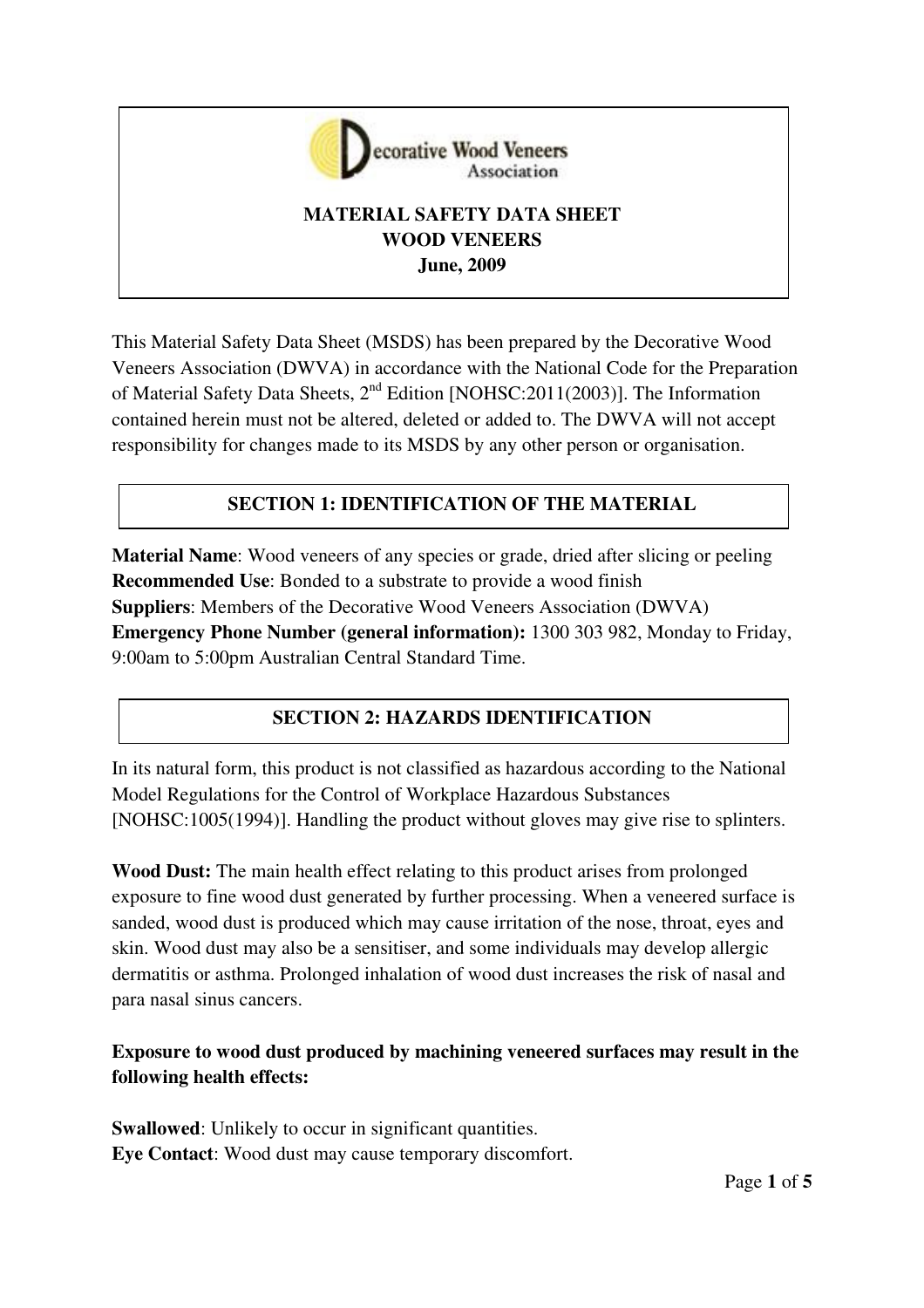**Skin Contact:** Wood dust may cause itching and occasionally a rash, depending on the individual and the species of veneer.

**Inhalation**: Wood dust may irritate the throat and lungs, particularly in people with upper respiratory tract or chest complaints. A temporary asthmatic reaction may occur. **Chronic**: Repeated exposure to uncontrolled wood dust over many years increases the risk of allergies, dermatitis, asthma and/or chronic nose or throat irritation in some people. Prolonged inhalation of fine wood dust also increases the risk of nasal or para nasal sinus cancers. If the work practices described in this MSDS are followed, no chronic health effects are anticipated.

## **SECTION 3: INFORMATION ON INGREDIENTS**

**Core Information**: Wood veneers are produced by peeling or slicing relatively thin layers from hardwood (*angiosperm*) and softwood (*gymnosperm*) logs and billets of various species.

**Chemical Identity**: Natural wood is comprised of cellulose, hemicellulose and lignin, with traces of other chemical substances, all of which are non-hazardous in themselves, in the concentrations present in veneers.

#### **SECTION 4: FIRST AID MEASURES**

**Swallowed**: Drink water.

**Eye Contact**: If wearing contact lenses, remove them and flush eyes with flowing water. **Skin Contact:** Wash with soap and water.

**Inhalation**: Remove to fresh air. If recovery is not rapid, seek medical help.

**Advice to Doctor**: Treat symptomatically. There are no likely delayed effects other than those arising from long-term exposure. Refer Section 11 for toxicological information.

## **SECTION 5: FIRE FIGHTING MEASURES**

Burning or smouldering veneer generates carbon dioxide and other pyrolosis products typical of burning organic material. Dry wood dust in high concentrations can be explosive. Use water or dry chemical fire extinguishers.

## **SECTION 6: ACCIDENTAL RELEASE MEASURES**

Not relevant to this product.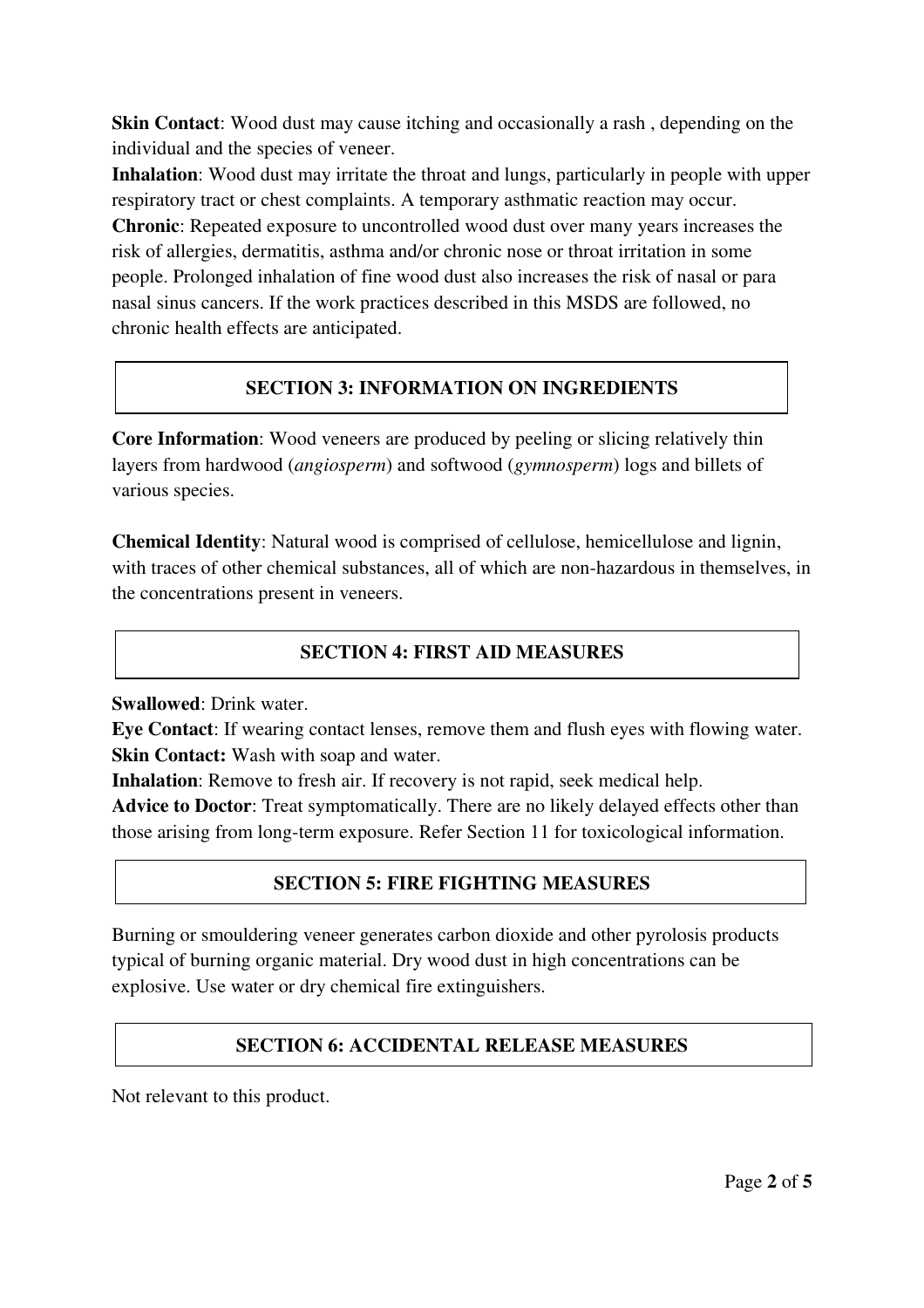## **SECTION 7: HANDLING & STORAGE**

A build-up of dry wood dust in the air should be avoided by appropriate extraction equipment. Smoking must not be allowed where wood dust is present in the air. Veneers should be stored in well ventilated areas away from sources of heat, flames or sparks. No special transport requirements are necessary.

# **SECTION 8: EXPOSURE CONTROLS/PERSONAL PROTECTION**

**Core Information:** National exposure standards for wood dust, according to Worksafe Australia:

Time Weighted Average  $(TWA)^1$ : 1 mg/m<sup>3</sup> (hardwoods). 5 mg/m<sup>3</sup> (softwoods) Short Term Exposure Limit  $(STEL)^2$ : 10 mg/m<sup>3</sup> (softwoods)

**Engineering Controls**: Work with veneers should be carried out in such a way as to minimise the generation of wood dust. Machining should be done with equipment fitted with exhaust devices capable of removing dust at the source. Hand power tools should be fitted with dust bags. Work areas should be well ventilated and cleaned at least daily. Wood dust should be removed by vacuum cleaning or wet sweeping. Compressed air must not be used to clear work benches or to blow dust off wood products. Electrical equipment in these areas should be dust ignition proof rated**.**

**Skin Protection**: Wear loose, comfortable clothing. Long sleeved shirts, trousers and work gloves should be worn if skin irritation occurs, and to minimise the risk of splinters.

**Respiratory Protection**: If wood dust exposures are not controlled when sanding veneers, a class P1 or P2 replaceable filter or disposable face piece respirator should be worn. Respirators must comply with AS/NZS 1716 and be selected, used and maintained in accordance with AS/NZS 1715.

**Eye Protection**: Safety glasses or non fogging goggles complying with AS/NZS 1337 should be worn when machining.

 $\overline{a}$ 

<sup>1</sup> **Time Weighted Average (TWA)** means the average airborne concentration of a particular substance when calculated over a normal eight-hour working day, for a five-day working week.

<sup>2</sup> **Short Term Exposure Limit (STEL)** means a 15 minute TWA exposure which should not be exceeded at any time during a working day even if the eight-hour TWA average is within the TWA exposure standard. Exposures at the STEL should not be longer than 15 minutes and should not be repeated more than four times per day. There should be at least 60 minutes between successive exposures at the STEL.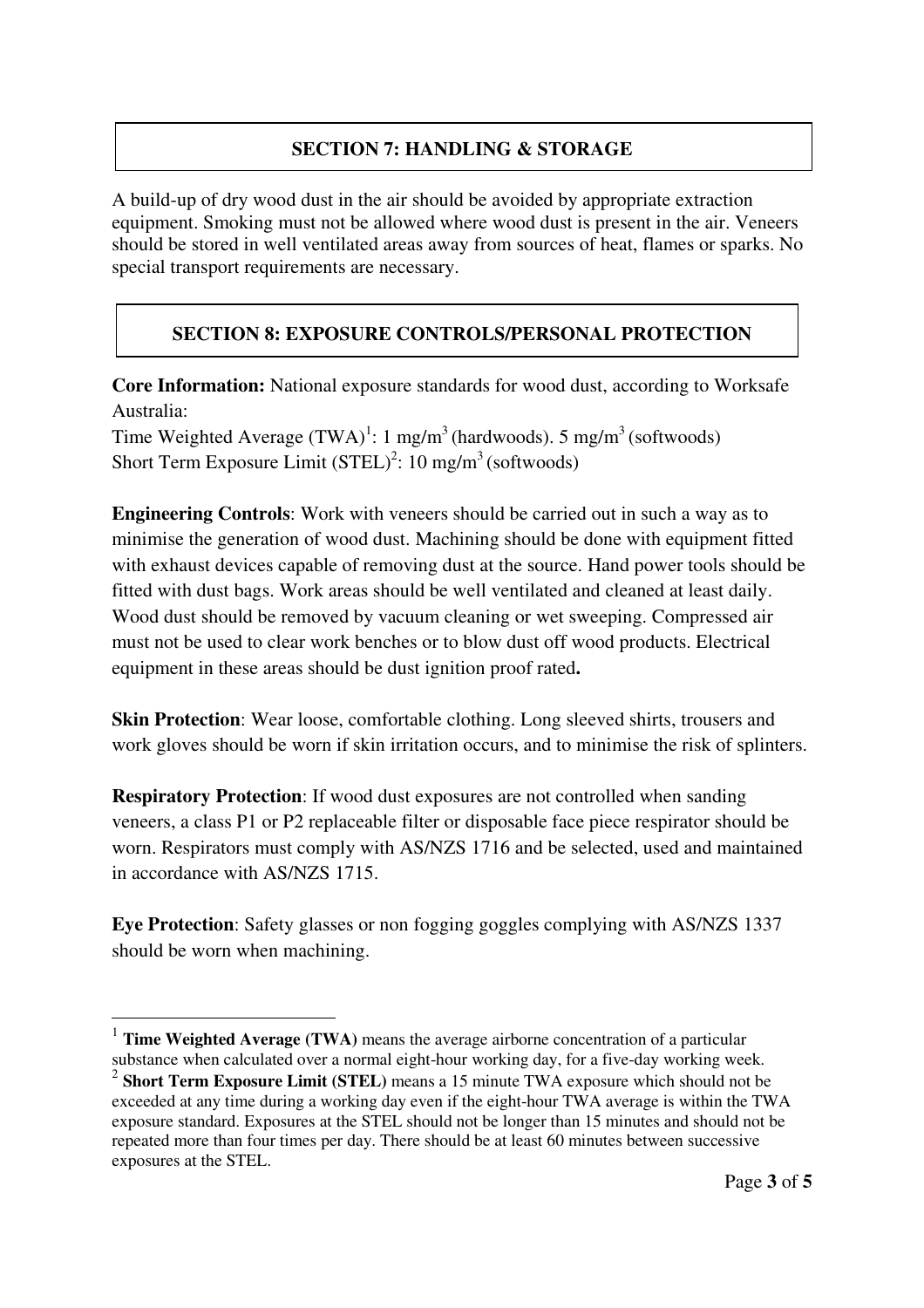### **SECTION 9: PHYSICAL & CHEMICAL PROPERTIES**

Concentrations of small dust particles in the air can form a mixture that will explode if ignited. These concentrations usually occur in dust extraction equipment which can be destroyed unless special precautions are taken. Such an explosion can also dislodge dust deposits that may have accumulated on walls, floors and ledges which in turn can ignite causing a secondary explosion.

### **SECTION 10: STABILITY & REACTIVITY**

Not relevant to this product.

### **SECTION 11: TOXICOLOGICAL INFORMATION**

**Nasal Cancer:** Studies from many different countries have identified the causative relationship between the long-term inhalation of fine wood dust and nasal cancer. This relationship was first identified in woodworkers in Buckinghamshire, England, and has been confirmed in other countries since then<sup>3</sup>. The emphasis is on small particles of airborne dust, such as the dust produced by fine sanding the surfaces of wood products. The most important single precautionary measure is the installation of an effective dust extraction system. Where airborne dust cannot be avoided, inhalation of dust through the nose or mouth should be avoided by the use of face masks<sup>4</sup>.

**Dermatitis:** Dermatitis may take one of two forms – irritant dermatitis or sensitisation dermatitis. Irritant dermatitis is often associated with the sap or latex of certain trees and is therefore unlikely when handling dried veneers, although some wood dusts can produce this form of irritation. Sensitisation dermatitis is more troublesome and is usually initiated by exposure to the fine wood dust of certain timbers. If the level of contact is sufficient, pre-disposed individuals will experience an allergic reaction to the dust in question and will then be sensitised to that particular timber. On subsequent exposure to the timber's dust, the skin will react more quickly and more severely to relatively small amounts of the irritant. Mild cases will show as a slight reddening of the exposed skin with accompanying itching. More severe cases will experience a hot or burning sensation and the appearance of a rash. Preventative measures include protective clothing, designed to avoid trapping dust between clothing and skin. Thorough washing after exposure will ensure that the dust is removed as soon as is practically possible.

 3 Danks, R.A., Kaye, A.H., Millar, H. & Kleid, S., *Cranifacial resection in the management of paransal sinus* 

*cancer,* in Journal of Clinical Neuroscience 1994, 1(2):111-117 4 Orsler, R.J., *Health problems associated with wood processing*, Building Research Establishment Information Paper IP 13/79, Buckinghamshire, June 1979